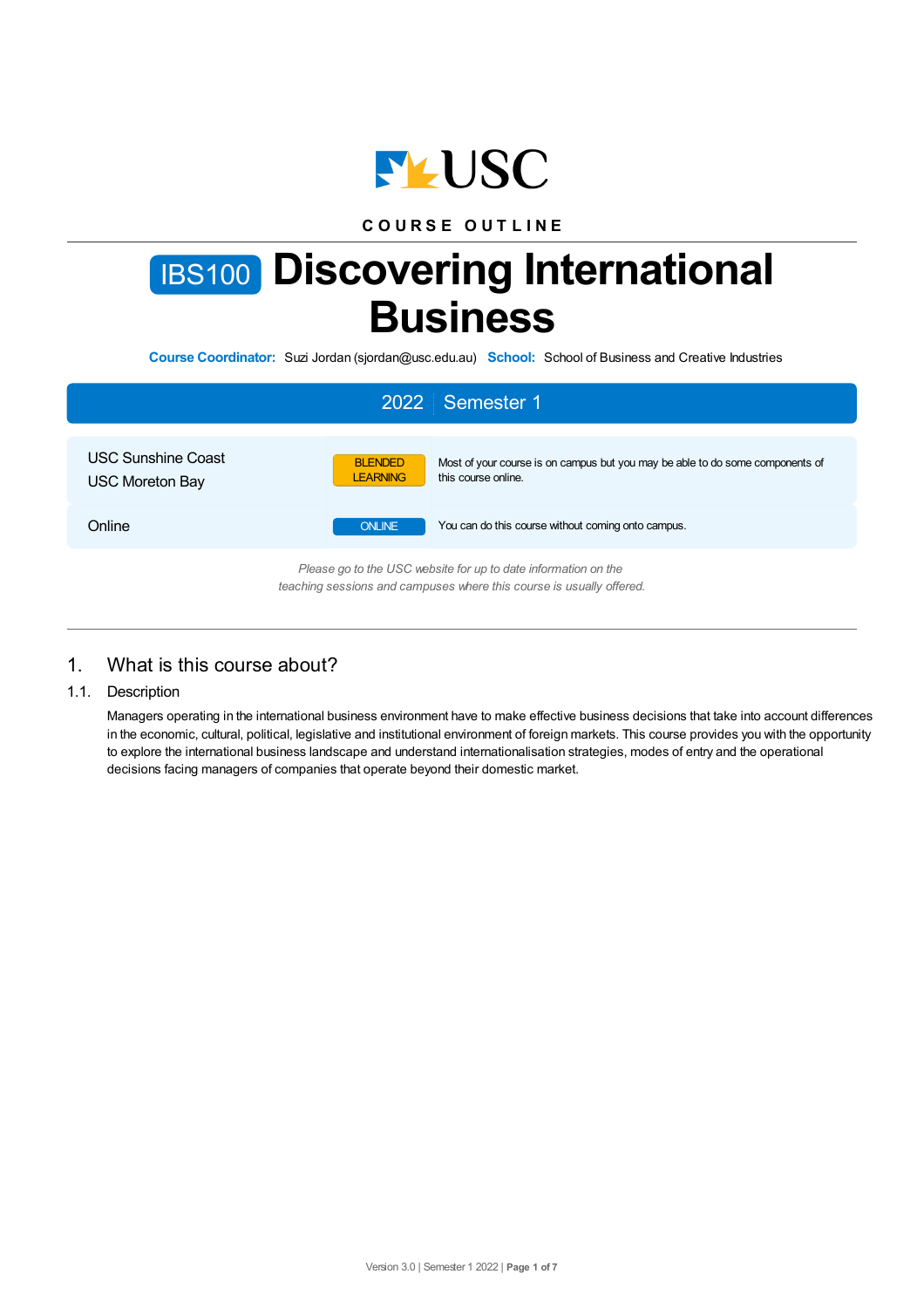## 1.2. How will this course be delivered?

| <b>ACTIVITY</b>                                                                                                                                                                                                                                                         | <b>HOURS</b>    | <b>BEGINNING WEEK</b> | <b>FREQUENCY</b> |
|-------------------------------------------------------------------------------------------------------------------------------------------------------------------------------------------------------------------------------------------------------------------------|-----------------|-----------------------|------------------|
| <b>BLENDED LEARNING</b>                                                                                                                                                                                                                                                 |                 |                       |                  |
| <b>Learning materials</b> – Pre-recorded concept videos and<br>associated activity                                                                                                                                                                                      | 1 <sub>hr</sub> | Week 1                | 13 times         |
| <b>Tutorial/Workshop 1 – In-class workshop</b>                                                                                                                                                                                                                          | 2hrs            | Week 1                | 10 times         |
| <b>Seminar</b> – Seminar is a synchronous learning process designed<br>to enable student participation, create students & #39; sense of<br>belonging with peers and staff, cohort building and interactive<br>engagement with key concepts and practices with a course. | 1 <sub>hr</sub> | Week 1                | 3 times          |
| <b>Information session</b> – Assessment task information sessions<br>conducted on Zoom the week in which each assessment task is<br>due. These will be live and recorded.                                                                                               | 1 <sub>hr</sub> | Week 1                | 3 times          |
| <b>ONLINE</b>                                                                                                                                                                                                                                                           |                 |                       |                  |
| <b>Tutorial/Workshop 1 – Online workshop</b>                                                                                                                                                                                                                            | 2hrs            | Week 1                | 10 times         |
| <b>Seminar</b> – Seminar is a synchronous learning process designed<br>to enable student participation, create students ' sense of<br>belonging with peers and staff, cohort building and interactive<br>engagement with key concepts and practices with a course.      | 1 <sub>hr</sub> | Week 1                | 3 times          |
| <b>Online</b> – Pre-recorded concept videos and associated activity                                                                                                                                                                                                     | 1 <sub>hr</sub> | Week 1                | 13 times         |
| <b>Information session</b> – Assessment task information sessions<br>conducted on Zoom the week in which each assessment task is<br>due. These will be live and recorded.                                                                                               | 1 <sub>hr</sub> | Week 1                | 3 times          |

## 1.3. Course Topics

Globalisation, cultural differences, international business strategy, foreign market entry mode, international production, outsourcing and logistics, theories of trade, political economy of trade, foreign exchange, the international monetary system, legal environments, economic business environments

# 2. What level is this course?

## 100 Level (Introductory)

Engaging with discipline knowledge and skills at foundational level, broad application of knowledge and skills in familiar contexts and with support. Limited or no prerequisites. Normally, associated with the first full-time study year of an undergraduate program.

## 3. What is the unit value of this course?

## 12 units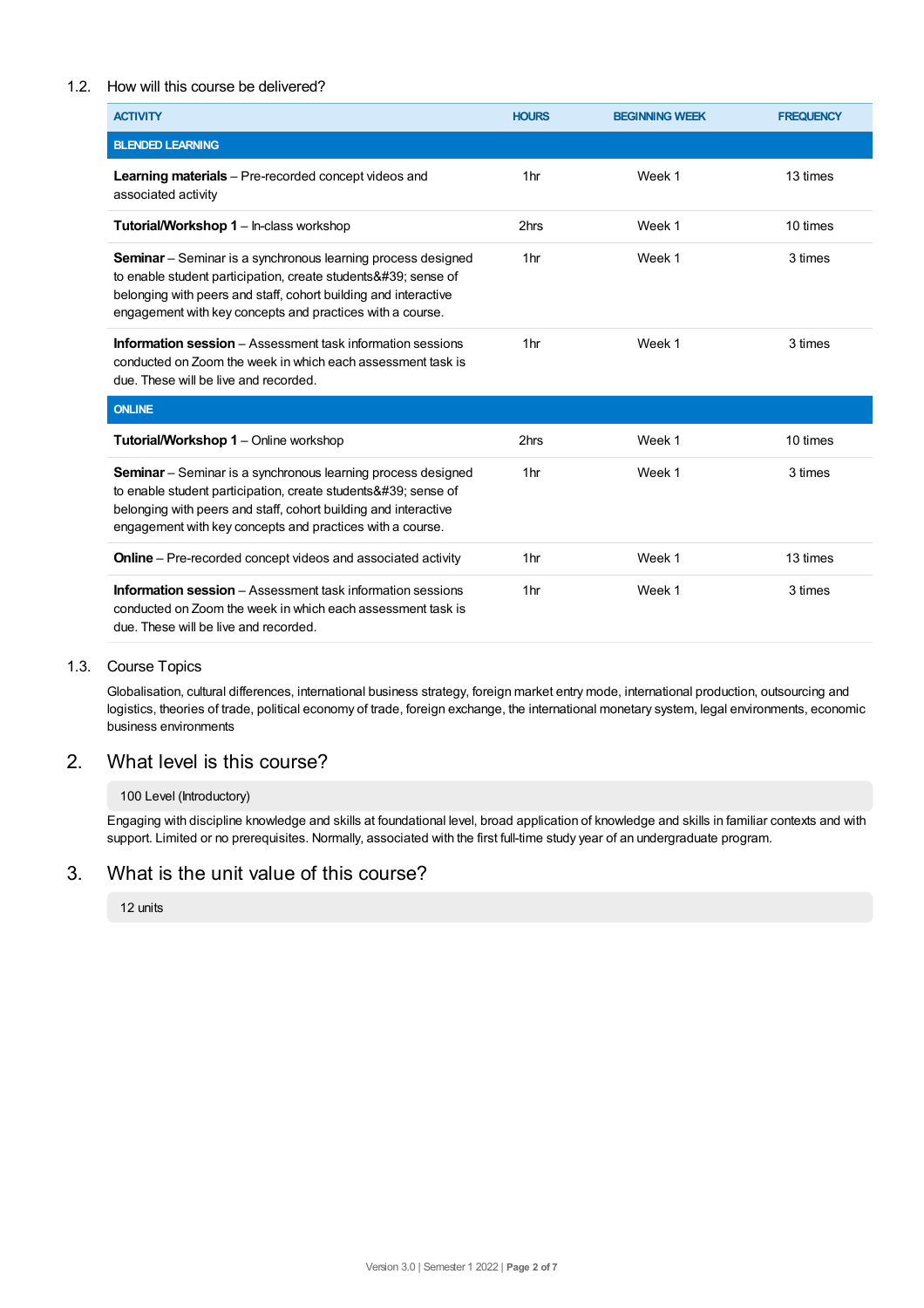# 4. How does this course contribute to my learning?

| <b>COURSE LEARNING OUTCOMES</b>                                   |                                                                                                                                                             | <b>GRADUATE QUALITIES MAPPING</b>                                      | PROFESSIONAL STANDARD MAPPING                                                                                                      |  |
|-------------------------------------------------------------------|-------------------------------------------------------------------------------------------------------------------------------------------------------------|------------------------------------------------------------------------|------------------------------------------------------------------------------------------------------------------------------------|--|
| On successful completion of this course, you<br>should be able to |                                                                                                                                                             | Completing these tasks successfully will<br>contribute to you becoming | Association to Advance Collegiate Schools of<br><b>Business</b>                                                                    |  |
|                                                                   | Apply selected international business<br>theory to practical, real life international<br>business situations and identify the<br>drivers for globalisation. | Empowered                                                              | PC3 - Creative and Critical Thinking<br>PC3.1 - Problem Solving<br><b>PC5 - Cultural Awareness</b><br>PC6.2 - Discipline Knowledge |  |
| $\mathbf{2}$                                                      | Identify the forces that influence<br>international business decisions.                                                                                     | Knowledgeable                                                          | PC3 - Creative and Critical Thinking<br>PC5 - Cultural Awareness<br>PC6.2 - Discipline Knowledge                                   |  |
| (ვ                                                                | Analyse and apply strategies for foreign<br>market participation.                                                                                           | Sustainability-focussed                                                | PC3 - Creative and Critical Thinking<br>PC5 - Cultural Awareness<br>PC6.2 - Discipline Knowledge                                   |  |
|                                                                   | Apply basic written and oral<br>communication techniques for<br>professional business situations.                                                           | Knowledgeable<br>Empowered                                             | PC1 - Communication<br>PC1.1 - Written Communication<br>PC1.2 - Oral Communication<br>PC1.3 - Digital Literacy                     |  |

# 5. Am Ieligible to enrol in this course?

Refer to the USC [Glossary](https://www.usc.edu.au/about/policies-and-procedures/glossary-of-terms-for-policy-and-procedures) of terms for definitions of "pre-requisites, co-requisites and anti-requisites".

## 5.1. Pre-requisites

Not applicable

5.2. Co-requisites

Not applicable

5.3. Anti-requisites

Not applicable

5.4. Specific assumed prior knowledge and skills (where applicable)

Not applicable

# 6. How am Igoing to be assessed?

## 6.1. Grading Scale

Standard Grading (GRD)

High Distinction (HD), Distinction (DN), Credit (CR), Pass (PS), Fail (FL).

#### 6.2. Details of early feedback on progress

The first assessment task is due in Week 4 to get early feedback on your progress. Additionally, tutorial activities in all weeks allow for formative feedback on course concepts.

## 6.3. Assessment tasks

| <b>DELIVERY</b><br><b>MODE</b> | <b>TASK</b><br>NO. | <b>ASSESSMENT</b><br><b>PRODUCT</b> | <b>INDIVIDUAL</b><br><b>OR GROUP</b> | <b>WEIGHTING</b><br>$\frac{9}{6}$ | <b>WHAT IS THE</b><br><b>DURATION/</b><br><b>LENGTH?</b> | <b>WHEN SHOULD I</b><br>SUBMIT? | <b>WHERE SHOULD I</b><br><b>SUBMIT IT?</b>                      |
|--------------------------------|--------------------|-------------------------------------|--------------------------------------|-----------------------------------|----------------------------------------------------------|---------------------------------|-----------------------------------------------------------------|
| All                            |                    | Oral                                | Individual                           | 25%                               | 5-minute<br>presentation                                 | Week 4                          | Online Submission                                               |
| All                            | 2                  | Portfolio                           | Individual                           | 25%                               | 1500 words                                               | Week 10                         | Online Submission                                               |
| All                            | 3                  | Report                              | Individual                           | 50%                               | 2000 words                                               | Exam Period                     | <b>Online Assignment</b><br>Submission with<br>plagiarism check |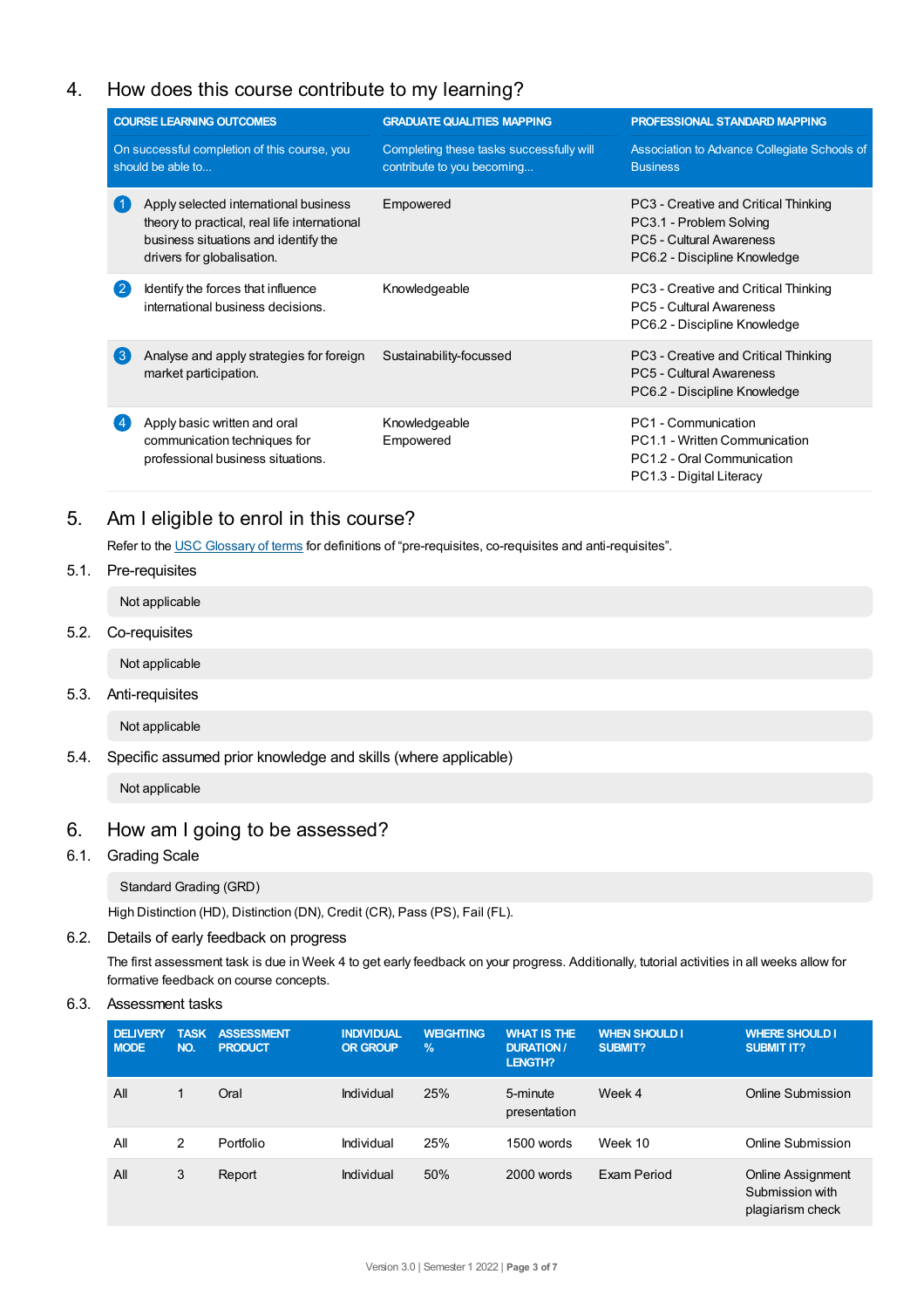## **All - Assessment Task 1:** Oral Presentation

| <b>GOAL:</b>     |                                                                                                                                                                                                                                                                                                         | To demonstrate understanding and application of international business fundamentals. |                                     |  |  |  |
|------------------|---------------------------------------------------------------------------------------------------------------------------------------------------------------------------------------------------------------------------------------------------------------------------------------------------------|--------------------------------------------------------------------------------------|-------------------------------------|--|--|--|
| <b>PRODUCT:</b>  | Oral                                                                                                                                                                                                                                                                                                    |                                                                                      |                                     |  |  |  |
| <b>FORMAT:</b>   | Acting as top-level management for an international firm, you will give a 5-minute professional presentation on an issue<br>that<br>you consider to be of great importance. The issue will be relevant to the topics covered in weeks 1-3. More information is<br>provided on the course learning site. |                                                                                      |                                     |  |  |  |
| <b>CRITERIA:</b> | No.                                                                                                                                                                                                                                                                                                     |                                                                                      | <b>Learning Outcome</b><br>assessed |  |  |  |
|                  | 1                                                                                                                                                                                                                                                                                                       | Application of international business theories to practical, real life situations    | $\left( 1 \right)$                  |  |  |  |
|                  | 2                                                                                                                                                                                                                                                                                                       | Identification of the forces that influence international business decisions         | $\left( 2\right)$                   |  |  |  |
|                  | 3                                                                                                                                                                                                                                                                                                       | Analysis and application of strategies for foreign market participation              | $\left( 3\right)$                   |  |  |  |
|                  | 4                                                                                                                                                                                                                                                                                                       | Use of appropriate verbal and non-verbal communication                               | $\overline{4}$                      |  |  |  |
|                  | 5                                                                                                                                                                                                                                                                                                       | Use of appropriate visual aids                                                       | $\left( 4 \right)$                  |  |  |  |
|                  | 6                                                                                                                                                                                                                                                                                                       | Structure of the presentation                                                        |                                     |  |  |  |
|                  |                                                                                                                                                                                                                                                                                                         |                                                                                      |                                     |  |  |  |

## **All - Assessment Task 2:** Portfolio

| <b>GOAL:</b>     | To demonstrate insight and understanding of international business concepts and environmental factors impacting<br>decision<br>making to arrive at a suitable business strategy.                                                                                                                        |                                                                               |                                     |  |  |
|------------------|---------------------------------------------------------------------------------------------------------------------------------------------------------------------------------------------------------------------------------------------------------------------------------------------------------|-------------------------------------------------------------------------------|-------------------------------------|--|--|
| <b>PRODUCT:</b>  | Portfolio                                                                                                                                                                                                                                                                                               |                                                                               |                                     |  |  |
| <b>FORMAT:</b>   | During weeks 6 through 10, you will complete a range of activities related to the weekly topics. For each tutorial, you will<br>analyse a real-life business case and conclude with the most suitable strategy for the company. A detailed task description<br>is provided on the course learning site. |                                                                               |                                     |  |  |
| <b>CRITERIA:</b> | No.                                                                                                                                                                                                                                                                                                     |                                                                               | <b>Learning Outcome</b><br>assessed |  |  |
|                  |                                                                                                                                                                                                                                                                                                         | Application of international business theory to real-life business situations |                                     |  |  |
|                  | 2                                                                                                                                                                                                                                                                                                       | Identification of the forces that influence international business decisions  | $\mathbf{C}$                        |  |  |
|                  | 3                                                                                                                                                                                                                                                                                                       | Analysis and application of foreign market participation                      | (3)                                 |  |  |
|                  |                                                                                                                                                                                                                                                                                                         |                                                                               |                                     |  |  |

## **All - Assessment Task 3:** Report

| <b>GOAL:</b>    | To demonstrate knowledge of international business issues and the ability to conduct<br>in-depth research and analysis of those issues.                                                                                                                                                                |
|-----------------|--------------------------------------------------------------------------------------------------------------------------------------------------------------------------------------------------------------------------------------------------------------------------------------------------------|
| <b>PRODUCT:</b> | Report                                                                                                                                                                                                                                                                                                 |
| <b>FORMAT:</b>  | You will investigate the suitability of a foreign country for international expansion. By following course concepts and<br>conducting<br>extensive research, you will analyse the location and provide recommendations. A detailed description and rubric are<br>provided on the course learning site. |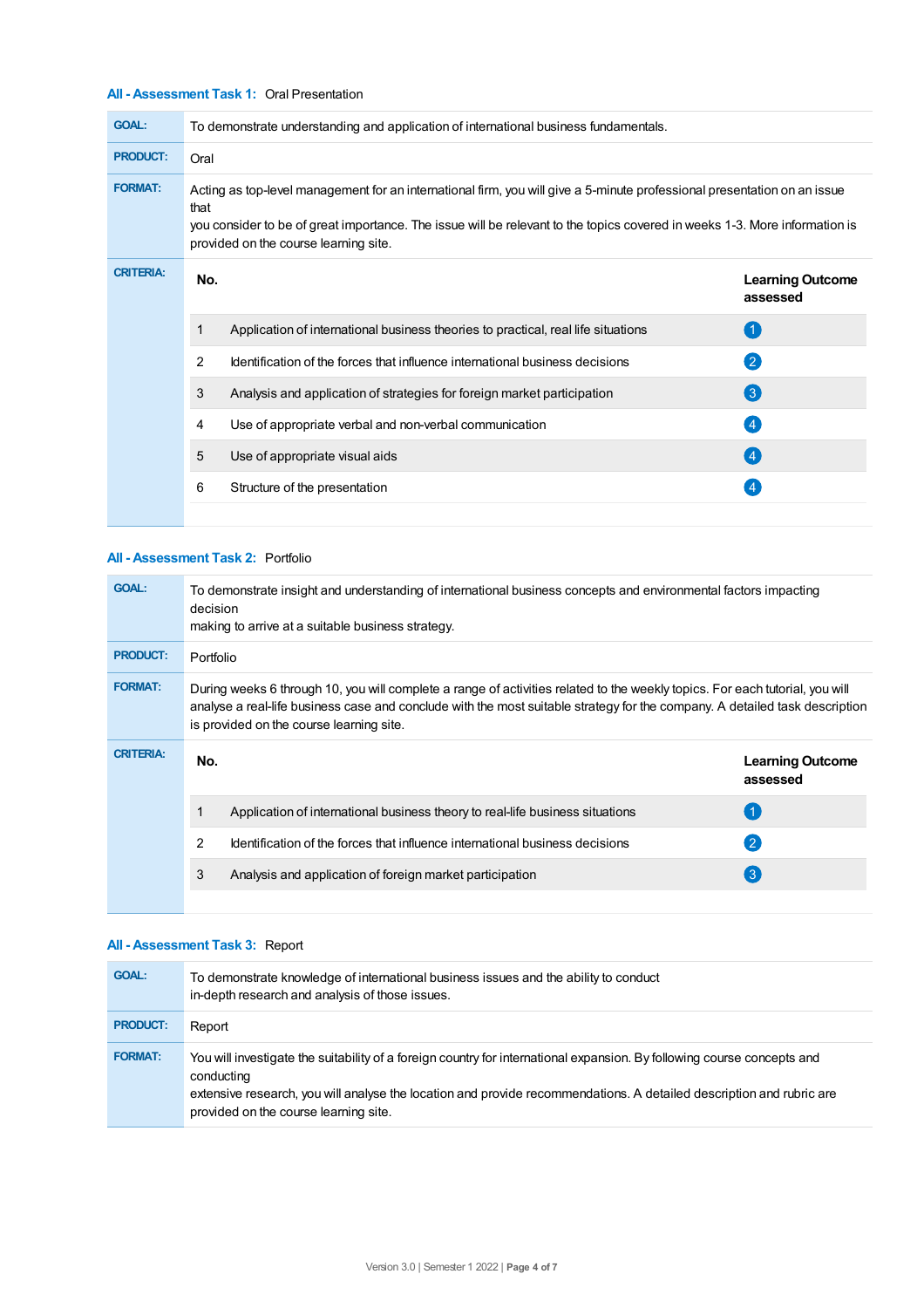| <b>CRITERIA:</b> | No. |                                                                                | <b>Learning Outcome</b><br>assessed |
|------------------|-----|--------------------------------------------------------------------------------|-------------------------------------|
|                  |     | Application of international business theory to real life situations           |                                     |
|                  | 2   | Identification of the forces that influence international business decisions   | 2                                   |
|                  | 3   | Analysis and application of strategies for foreign market participation        | $\lvert 3 \rvert$                   |
|                  | 4   | Written communication (spelling, grammar, structure, formatting, design, etc.) | 4                                   |
|                  |     |                                                                                |                                     |

# 7. Directed study hours

A 12-unit course will have total of 150 learning hours which will include directed study hours (including online if required), self-directed learning and completion of assessable tasks. Directed study hours may vary by location. Student workload is calculated at 12.5 learning hours per one unit.

# 8. What resources do I need to undertake this course?

Please note: Course information, including specific information of recommended readings, learning activities, resources, weekly readings, etc. are available on the course Canvas site– Please log in as soon as possible.

## 8.1. Prescribed text(s) or course reader

Please note that you need to have regular access to the resource(s) listed below. Resources may be required or recommended.

| <b>REQUIRED?</b> | <b>AUTHOR</b>                                                                                                 | <b>YEAR TITLE</b>                                  | <b>EDITION</b> | <b>PUBLISHER</b> |
|------------------|---------------------------------------------------------------------------------------------------------------|----------------------------------------------------|----------------|------------------|
| Required         | Charles W. L. Hill, Tomas 2019<br>M. Hult, Rumintha<br>Wickramasekera, Kim S.<br>Mackenzie, Cameron<br>Gordon | Global Business Today: Asia-Pacific<br>Perspective | 5th            | McGraw-Hill      |

## 8.2. Specific requirements

You are required to complete the required readings prior to coming to class.

# 9. How are risks managed in this course?

Health and safety risks for this course have been assessed as low. It is your responsibility to review course material, search online, discuss with lecturers and peers and understand the health and safety risks associated with your specific course of study and to familiarise yourself with the University's general health and safety principles by reviewing the online [induction](https://online.usc.edu.au/webapps/blackboard/content/listContentEditable.jsp?content_id=_632657_1&course_id=_14432_1) training for students, and following the instructions of the University staff.

# 10. What administrative information is relevant to this course?

## 10.1. Assessment: Academic Integrity

Academic integrity is the ethical standard of university participation. It ensures that students graduate as a result of proving they are competent in their discipline. This is integral in maintaining the value of academic qualifications. Each industry has expectations and standards of the skills and knowledge within that discipline and these are reflected in assessment.

Academic integrity means that you do not engage in any activity that is considered to be academic fraud; including plagiarism, collusion or outsourcing any part of any assessment item to any other person. You are expected to be honest and ethical by completing all work yourself and indicating in your work which ideas and information were developed by you and which were taken from others. You cannot provide your assessment work to others.You are also expected to provide evidence of wide and critical reading, usually by using appropriate academic references.

In order to minimise incidents of academic fraud, this course may require that some of its assessment tasks, when submitted to Canvas, are electronically checked through Turnitin. This software allows for text comparisons to be made between your submitted assessment item and all other work to which Turnitin has access.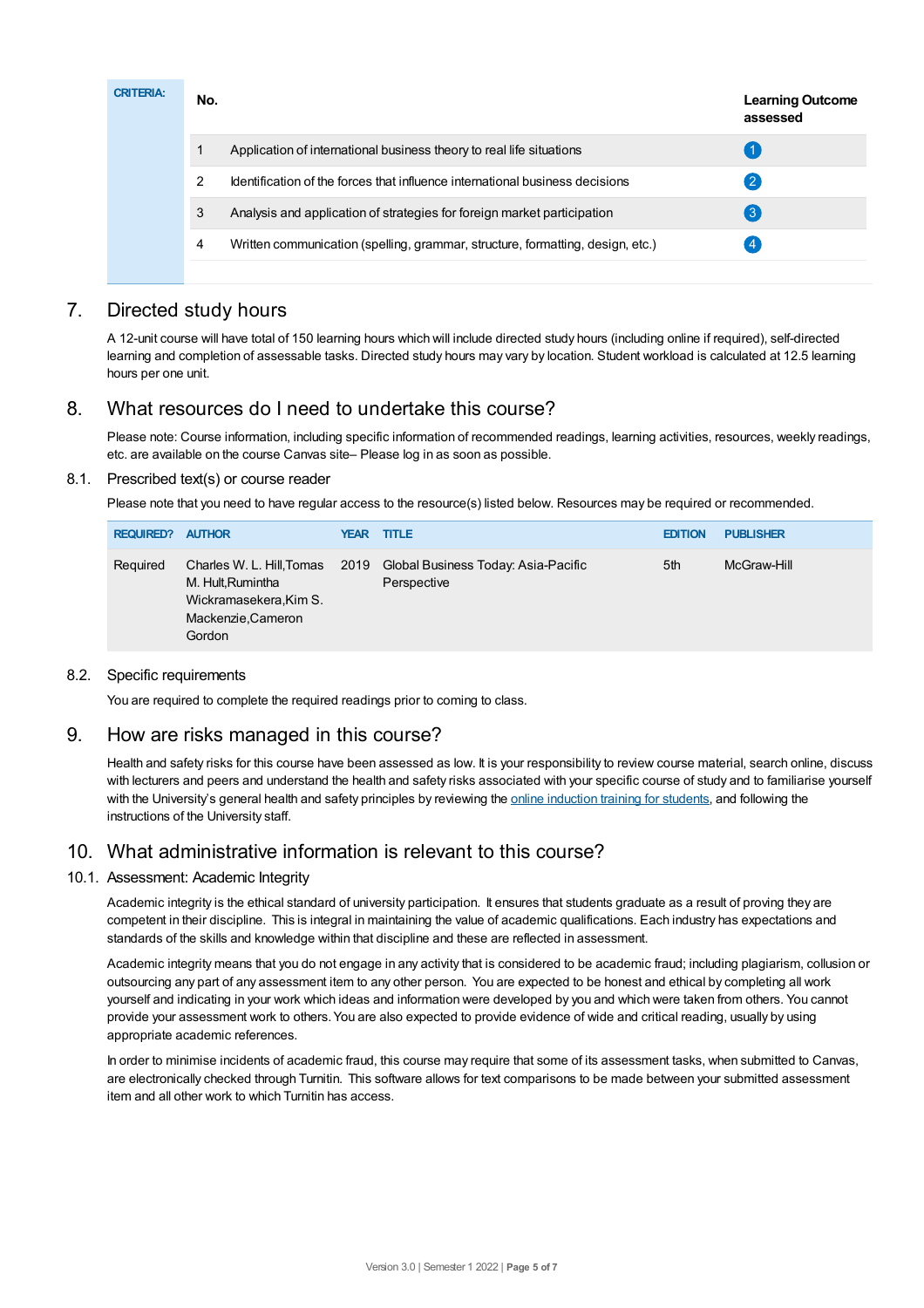#### 10.2. Assessment: Additional Requirements

Eligibility for Supplementary Assessment

Your eligibility for supplementary assessment in a course is dependent of the following conditions applying:

The final mark is in the percentage range 47% to 49.4% The course is graded using the Standard Grading scale You have not failed an assessment task in the course due to academic misconduct

#### 10.3. Assessment: Submission penalties

Late submission of assessment tasks will be penalised at the following maximum rate:

5% (of the assessment task's identified value) per day for the first two days from the date identified as the due date for the assessment task

10% (of the assessment task's identified value) for the third day

20% (of the assessment task's identified value) for the fourth day and subsequent days up to and including seven days from the date identified as the due date for the assessment task

A result of zero is awarded for an assessment task submitted seven days from the date identified as the due date for the assessment task. Weekdays and weekends are included in the calculation of days late.

To request an extension, you must contact your Course Coordinator and supply the required documentation to negotiate an outcome.

#### 10.4. SafeUSC

USC is committed to a culture of respect and providing a safe and supportive environment for all members of our community. For immediate assistance on campus contact SafeUSC by phone: 07 [5430](tel:07%205430%201168) 1168 or using the [SafeZone](https://www.safezoneapp.com) app. For general enquires contact the SafeUSC team by phone 07 [5456](tel:07%205456%203864) 3864 or email [safe@usc.edu.au](mailto:safe@usc.edu.au).

The SafeUSC Specialist Service is a Student Wellbeing service that provides free and confidential support to students who may have experienced or observed behaviour that could cause fear, offence or trauma. To contact the service call 07 [5430](tel:07%205430%201226) 1226 or email [studentwellbeing@usc.edu.au](mailto:studentwellbeing@usc.edu.au).

#### 10.5. Study help

For help with course-specific advice, for example what information to include in your assessment, you should first contact your tutor, then your course coordinator, if needed.

If you require additional assistance, the Learning Advisers are trained professionals who are ready to help you develop a wide range of academic skills. Visit the Learning [Advisers](https://www.usc.edu.au/current-students/student-support/academic-and-study-support/learning-advisers) web page for more information, or contact Student Central for further assistance: +61 7 5430 2890 or [studentcentral@usc.edu.au](mailto:studentcentral@usc.edu.au).

#### 10.6. Wellbeing Services

Student Wellbeing provide free and confidential counselling on a wide range of personal, academic, social and psychological matters, to foster positive mental health and wellbeing for your academic success.

To book a confidential appointment go to [Student](https://studenthub.usc.edu.au/) Hub, email [studentwellbeing@usc.edu.au](mailto:studentwellbeing@usc.edu.au) or call 07 5430 1226.

#### 10.7. AccessAbility Services

Ability Advisers ensure equal access to all aspects of university life. If your studies are affected by a disability, learning disorder mental health issue, injury or illness, or you are a primary carer for someone with a disability or who is considered frail and aged, [AccessAbility](https://www.usc.edu.au/learn/student-support/accessability-services/documentation-requirements) Services can provide access to appropriate reasonable adjustments and practical advice about the support and facilities available to you throughout the University.

To book a confidential appointment go to [Student](https://studenthub.usc.edu.au/) Hub, email [AccessAbility@usc.edu.au](mailto:AccessAbility@usc.edu.au) or call 07 5430 2890.

#### 10.8. Links to relevant University policy and procedures

For more information on Academic Learning & Teaching categories including:

- Assessment: Courses and Coursework Programs
- Review of Assessment and Final Grades
- Supplementary Assessment
- Administration of Central Examinations
- Deferred Examinations
- Student Academic Misconduct
- Students with a Disability

Visit the USC website: <https://www.usc.edu.au/explore/policies-and-procedures#academic-learning-and-teaching>

#### 10.9. Student Charter

USC is committed to excellence in teaching, research and engagement in an environment that is inclusive, inspiring, safe and respectful. The [Student](https://www.usc.edu.au/current-students/student-charter) Charter sets out what students can expect from the University, and what in turn is expected of students, to achieve these outcomes.